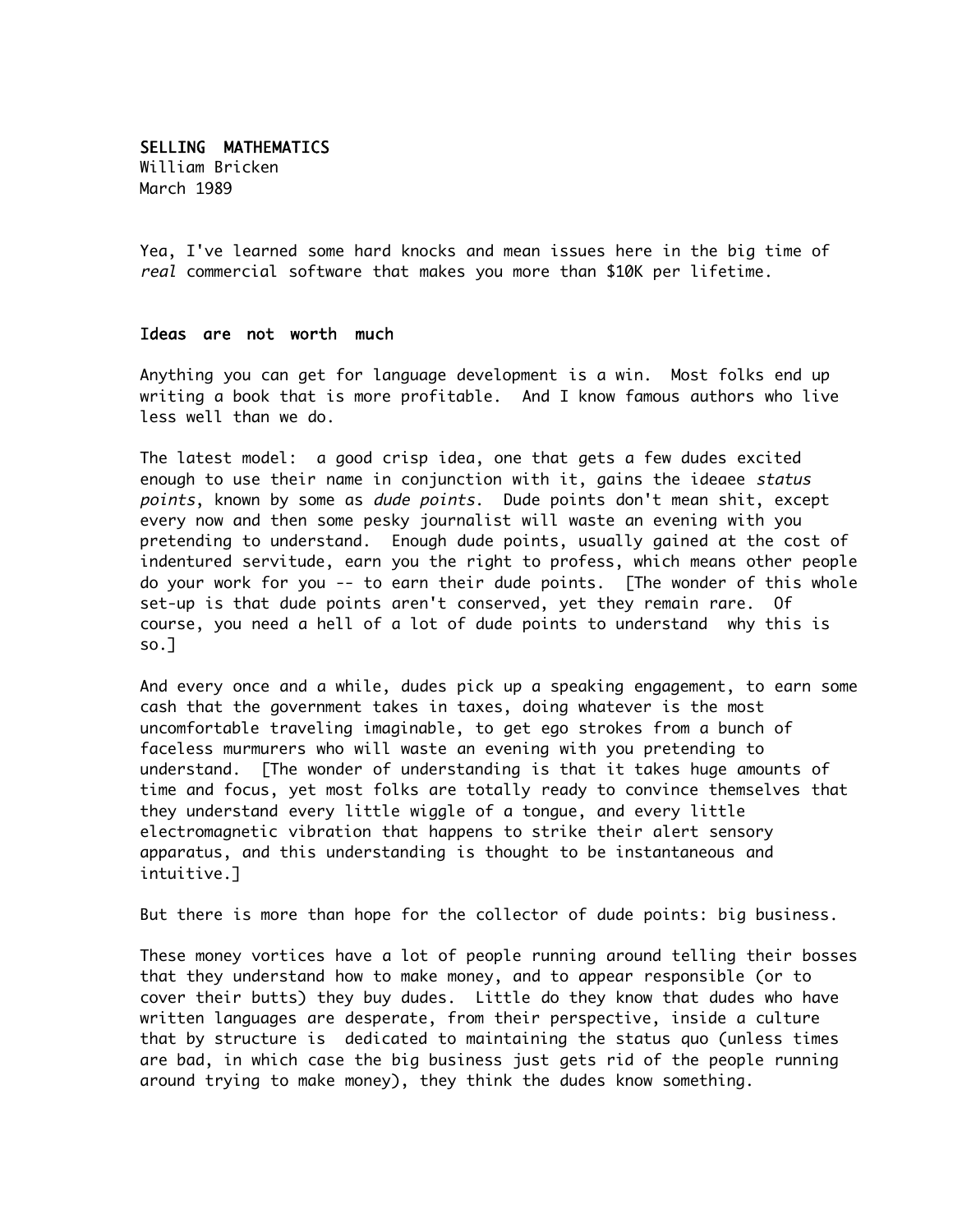Well of course the dudes do know some things, that's why they're dudes. They know that big businesses will give them big bucks if they pretend to know with confidence.

So the moral is: Use high quality technical work to impress a rich sponsor, but don't expect to use it to make money.

And there's more obvious stuff, like:

"The reason the creator of an idea gets 5% is because it takes 95% more effort from others to make money on an idea."

I get rather humbled to see 200 people supporting the code generated by one person. 40 for debugging, extension, restructuring; 30 for quality assurance, hammering on it; 20 to position it in the market; 30 for sales and distribution; 30 for product support, to help the users; 10 for strategic planning; 20 for marketing, ads, press; 20 to administer the masses.

And the Deep Trivia Question for the night is:

Why are deep mathematical ideas are given away free in text-books?

Turns out the correlation between money and deep ideas is .05 (unless someone who has money buys your idea).

## Public domain ideas

The media is the hungry agent that replaces peer review. If you're doing something interesting, THEY will be on your doorstep. Let others publish your work!

The public-domain model is that academic research (serious contribution) addresses neither innovation nor progress. Rather it addresses a quite narrow concern of incremental refinement of technical details that have been abstracted from human concerns, human motivations, and human contradiction.

Peer review and respectable publication is a impoverished reward substitute, the public domain transacts money as reward. Money, in turn, follows human enthusiasm.

Fundamentally, academia is ultra-conservative, and has no mechanism to accommodate innovation. The groupies (with and without clothes) follow action, not esoteric refinement. Of course, craziness seems to come with extreme talent.

A nice reference: Fred "Mythical Man-Month" Brooks, in CHI 88, "Grasping Reality Through Illusion":